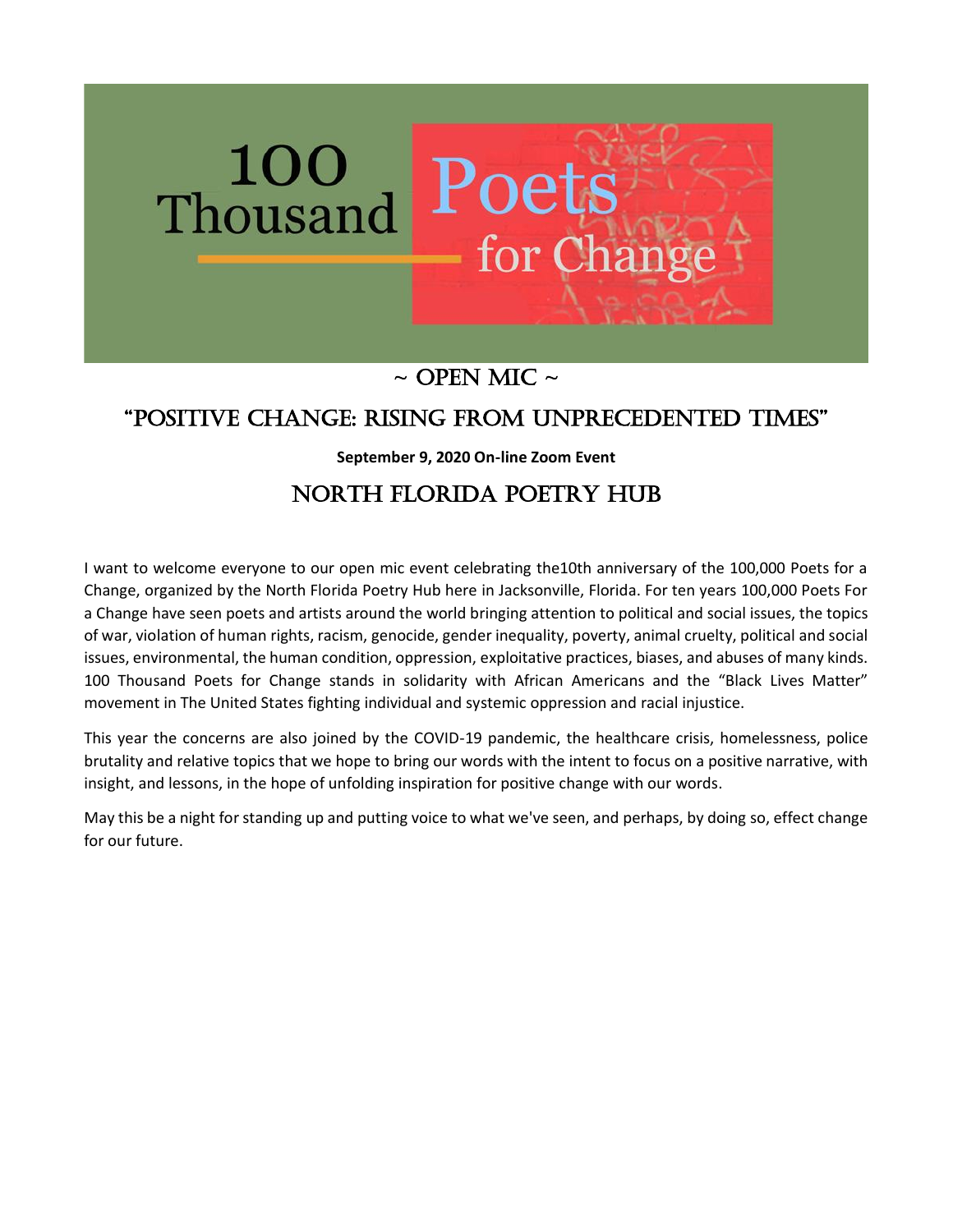## **Reader Bio's - order of Appearance:**

# **Sally Wahl-Constain - Ponte Vedra, FL**



Sally Wahl Constain of Ponte Vedra, an elementary school teacher and librarian in NYC for more than 30 years. She is a valued member of the local literary scene, holding the position of president of the Writers Group at Del Webb, Ponte Vedra and author of "The Keys to Fanny", a work of historical fiction, and two poetry chapbooks, "Sometimes I Wonder", and "Random Reflections".

## **Persistence:**

"She was warned, and yet she persisted." Not always political, but always uttered by a person in power.

Bullying words, put-downs, words meant to dismay, defeat, discourage. Destroy. Sometimes spoken by domestic abusers used against accusers, used as excuses.

Pouncing on the spirit of the (mostly) women What will we do with these withering warnings Lower our heads? Be still, calm down, bury our thoughts and desires? Our goals?

Question our right to speak truth out loud? We could do that—but what about Susan B. Anthony, and all those suffragettes who were warned and jailed and persisted.

Harriet Tubman, wracked by a blow to her head to stop seeking. And the lanky lad in a log cabin, self-taught, who walked miles to return a book. Or the seventh-grade girl in 1950s New York

who was counseled that being a lawyer was not a woman's career. Or our ancestors from all those oppressive lands, just yearning to be free.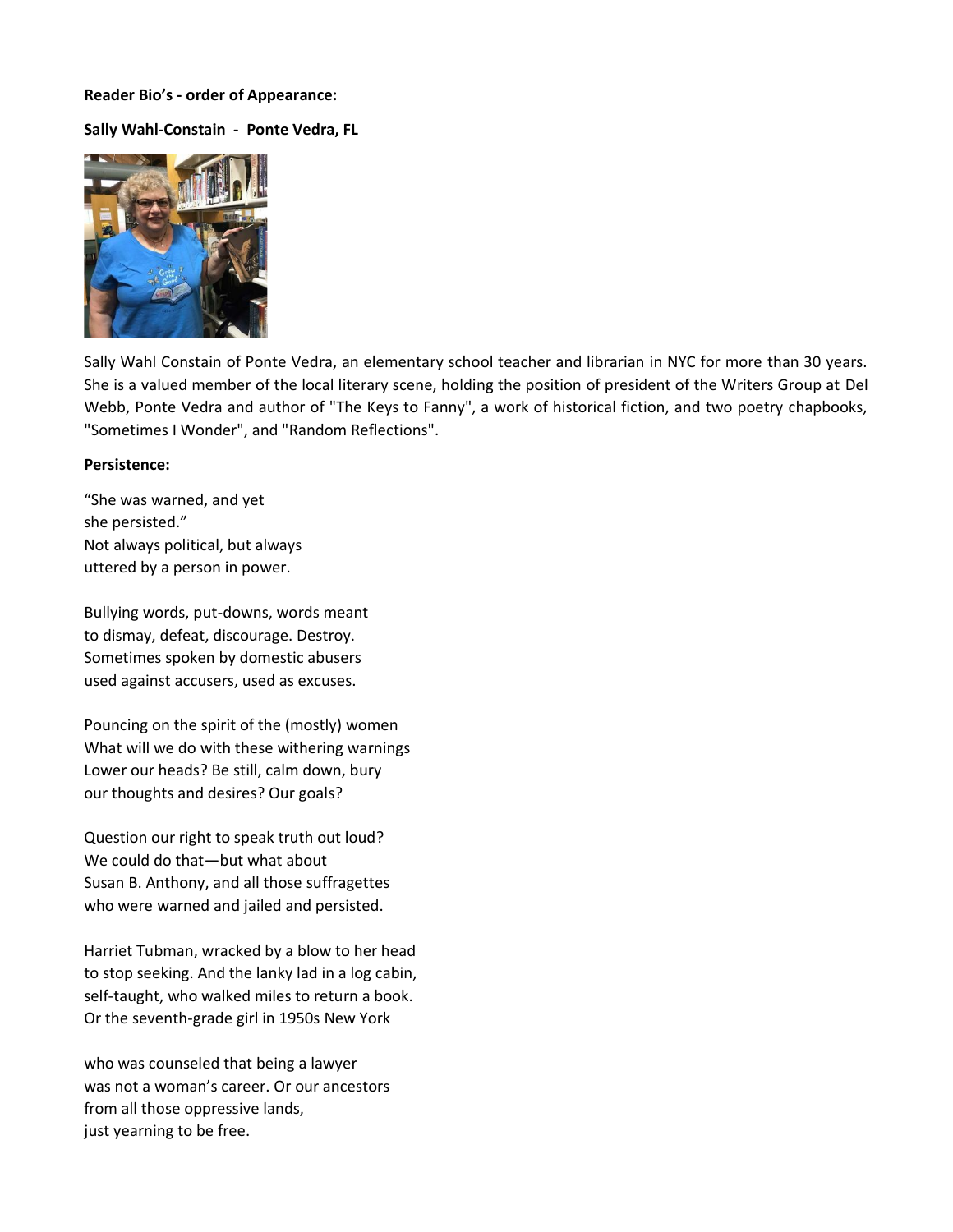Had they not persisted, where would we be?

All Rights Reserved, Sally Wahl-Constain

# **Perfect Timing:**

This evening on a random ride, we spy, peaceful protestors holding up picket signs along four corners on Racetrack Road, We are not racing, but my heart skips a few hopeful beats on this quiet street. Folks standing up, standing proud, quiet, not loud. Their placards promote the true American claims to fame. justice and fairness, kindness, and peace. I am reminded of Gandhi and Dr. Martin Luther King. Leaning out the side window, I thank them with a wave. They welcome me to join them. I would if I could. The aches and pains of advancing age hold me back.

But my spirit is young, and it soars in union with their sacred pleas.

All Rights Reserved, Sally Wahl-Constain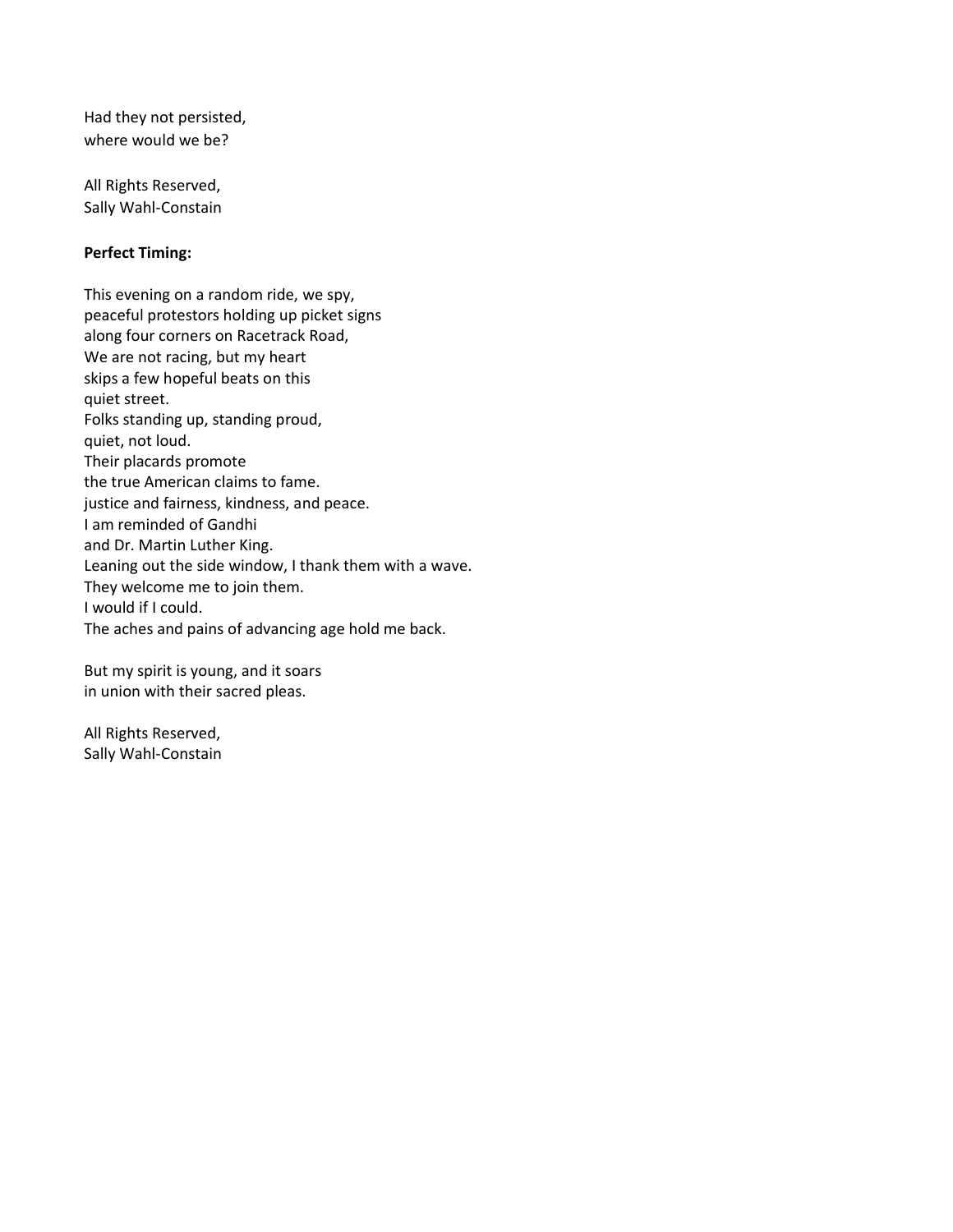## **Pat Krause - Ponte Vedra, FL**



Pat Krause is originally from Pennsylvania, before retiring to sunny Ponte Vedra, Florida with her husband of 50+ years. She is a member of the Del Webb Writer's Club and has contributed to the club anthology. Faith, nature and relationships inspire her writing. She finds creative writing, especially poetry, to be very therapeutic. She often combines her love of photography with her writing using her photos to enhance her poetry.

#### **Desperation**

Until we hear their story How can we be their judge? Until we see the blistered feet Which traipsed for miles in blazing heat Traveling dusty, lonely roads A sleeping child their heavy load How can we be their judge? Or jumped into a swirling river Trying desperately to get across Risking life and limb And then to suffer tragic loss. When did we last know hunger Our bed a wooden floor Or stood in line for hours Only to be turned away and told ' your story doesn't matter'. Even as we see their pain their sadness and fatigue We avert our eyes and criticize as hope for safety slowly dies As long as hearts refuse to see their hunger, pain and fear .... a door is slammed on hope When safety seemed so near. As hardened minds and hearts close borders and build walls Our best selves surely die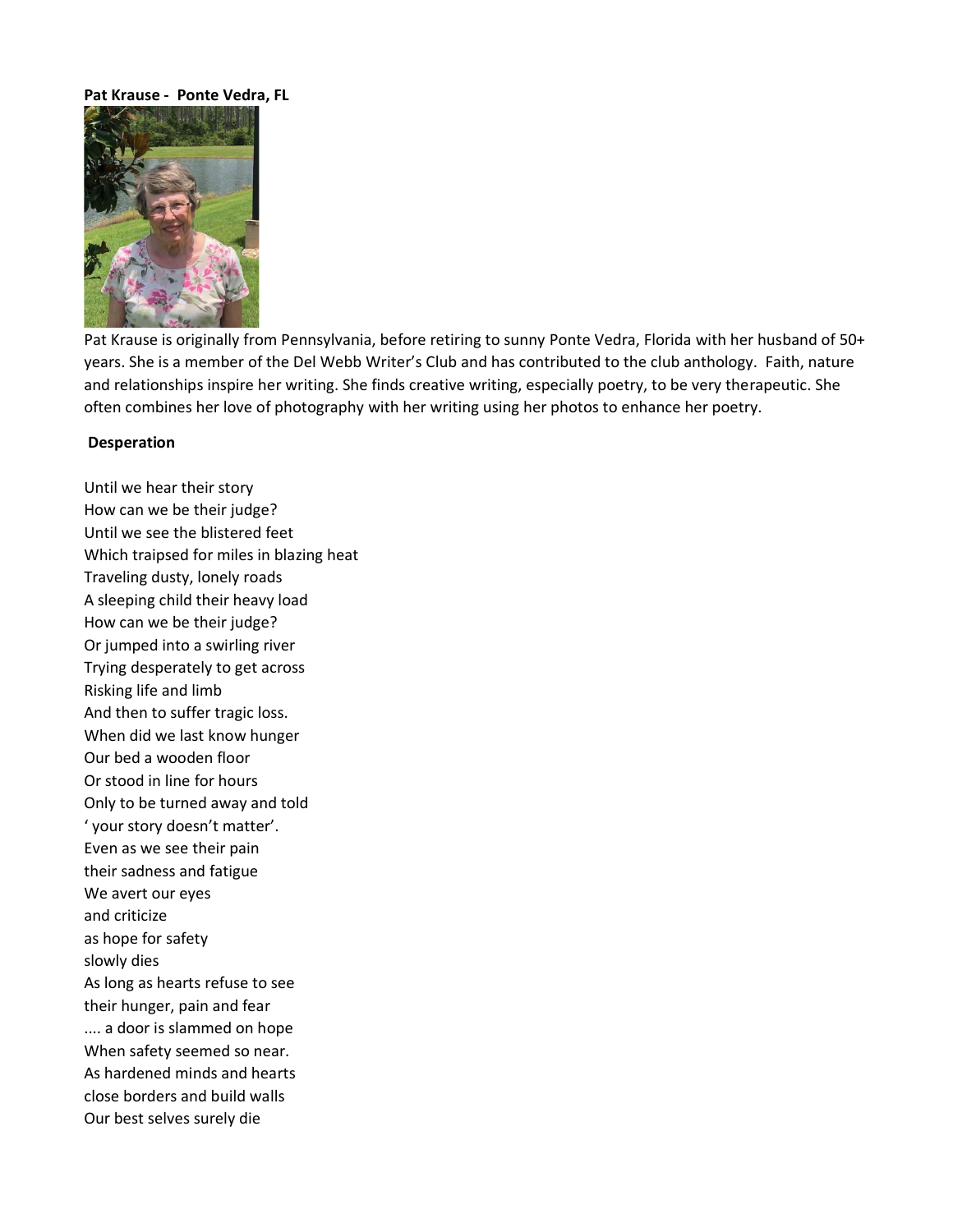Our capacity for goodness stalls If we look upon the stranger Equating them with danger We become a world Where kindness and compassion Are sadly out of fashion.

PAK June 2019 All Rights Reserved Patricia Krause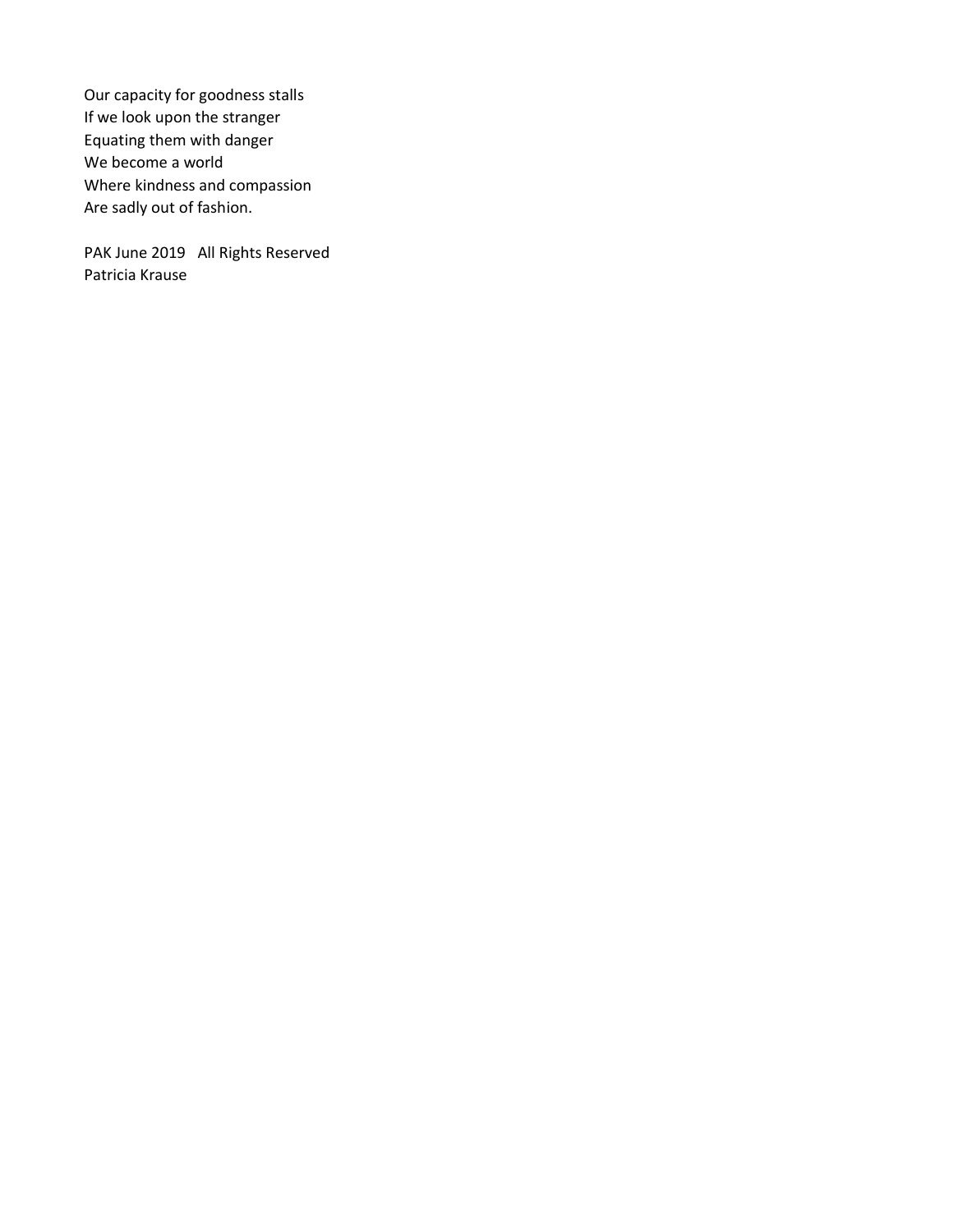**Loretta Leto** – **St Augustine, FL All Rights Reserved** on poetry presented on video – Bio, poem read and photo not available



**Laura Dill – Jacksonville, FL**

Laura Dill is a talented emerging international visual artist and published writer in Jacksonville, Florida. Throughout her life art has been healing and words transformative. Currently, she is working on Resilience Project: ONE, a collection of works across mediums inspired by these sweeping and challenging times and she shares her journey and invites you to share yours. Connect with her via LauraDillArt.com, Facebook.com [LauraDillArt](https://www.lauradillart.com/) or on Instagram @Perspectvz.

"I am an Artist, a Poet, a Survivor, an ever-evolving woman and voice for change. Throughout my life Art has been healing and words transformative. Behind me you see my painting "Resilience". I painted this as a kind of self-portrait for my first Solo Art Gallery. Exhibition at Players by the Sea in February and March, but it has taken on greater meaning since then and become the inspiration for my Resilience Project; a collection of works across mediums including the short poems I will be reading.

"Resilience" interweaves messages of courage and love wrapped in the protective beauty of nature that I find centers the soul, calling upon us all to act from that place of peace and filled with love as we keep moving forward. I began by carving into the base layer of paint: Bottom: "I will not stand by in the presence of evil" Top: "Humanity" Center: "ACT" These are sacred mantras that have guided me through the traumas of my life enabling me to become a driver of positive change and influence within the community. The bright flora and fauna of our neighborhoods in Northeast Florida offer punches of color. Throughout the piece you find hints of the sea breeze bending grasses on the dunes and gently fluttering through the leaves. There are wheels of change and a feeling of sweeping movement that comes with action. I included subtle hearts to ensure that all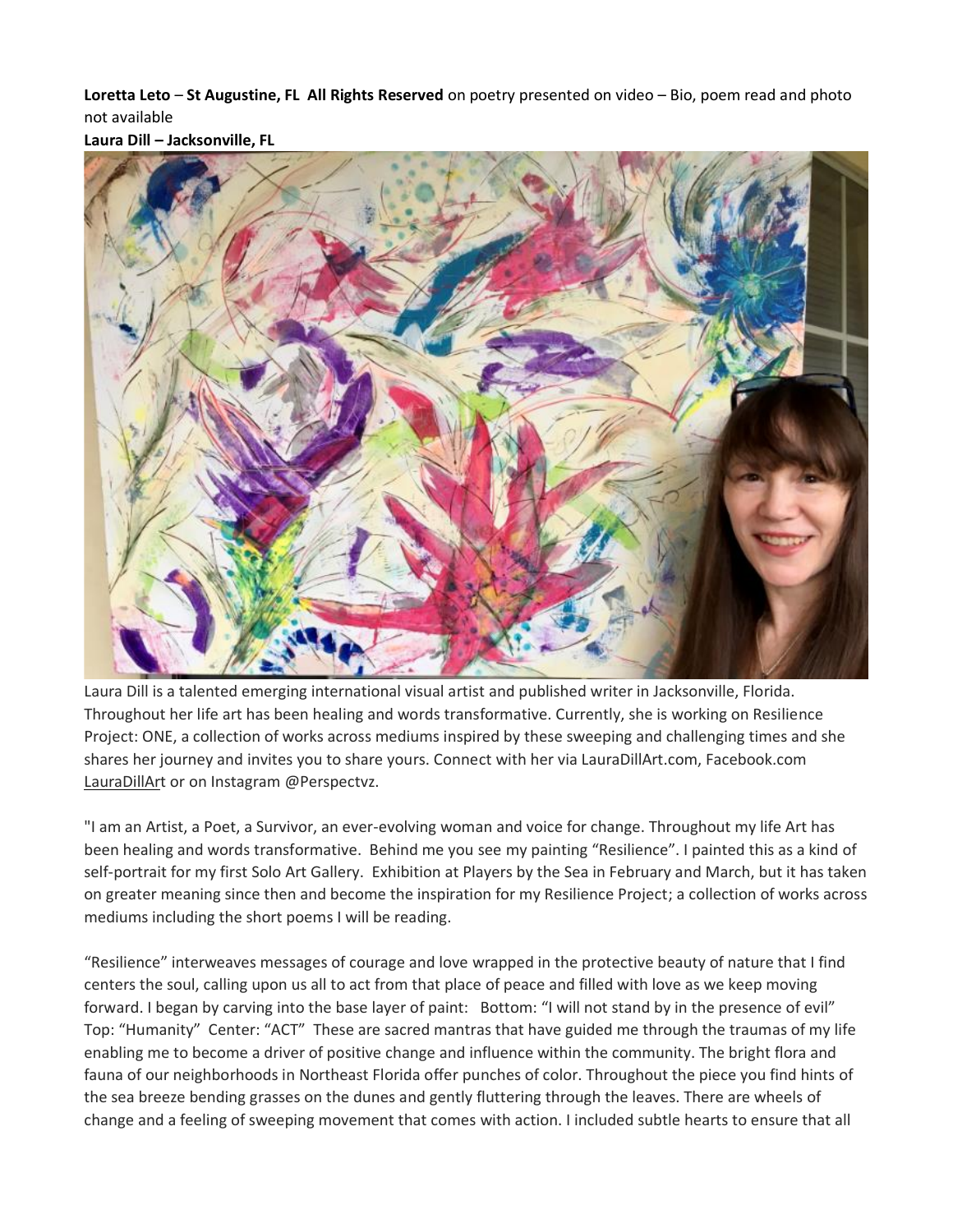action flows from that place in our souls that is grounded in love. "Resilience" is me. It is us. It is a gift and a challenge. It lights the path to our future. This painting has bold splashes of bright reds, blues, purples, and greens on a field of softest peach and titanium white. "Resilience" is a large gallery wrapped canvas painting that will be an engaging centerpiece of any venue. It is ready to hang with D-Rings and 30lb coated wire. Figure 1 Resilience Painting & Photo by Laura Dill, 2020 **All Rights Reserved** 

### **Lotus**

Fall into my hands Souls gathering, respite found Gaia whispers: "Rise"

by Laura Dill All rights reserved

## **One more Breath**

Don't. Do this. The body cries Don't do this to me DON'T Defy Deny Decry Cry! CRY OUT For Me Be We! BE One more breath Cried She Cried He Cried We Cried Me Cried. We Be. (One more breath.)

By Laura Dill All Rights Reserved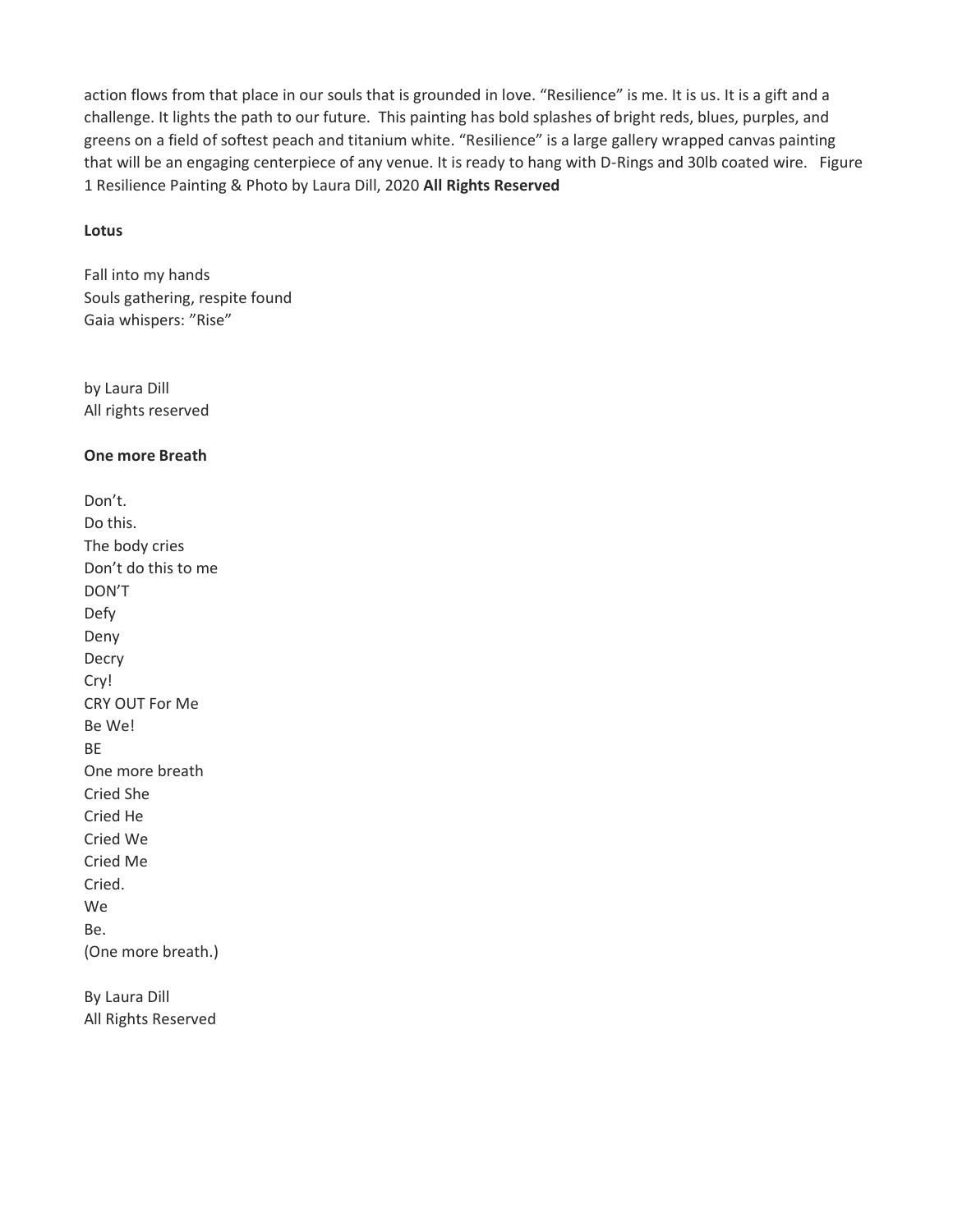Panacea Promise mother's womb Progeny capitulate

By Laura Dill All Rights Reserved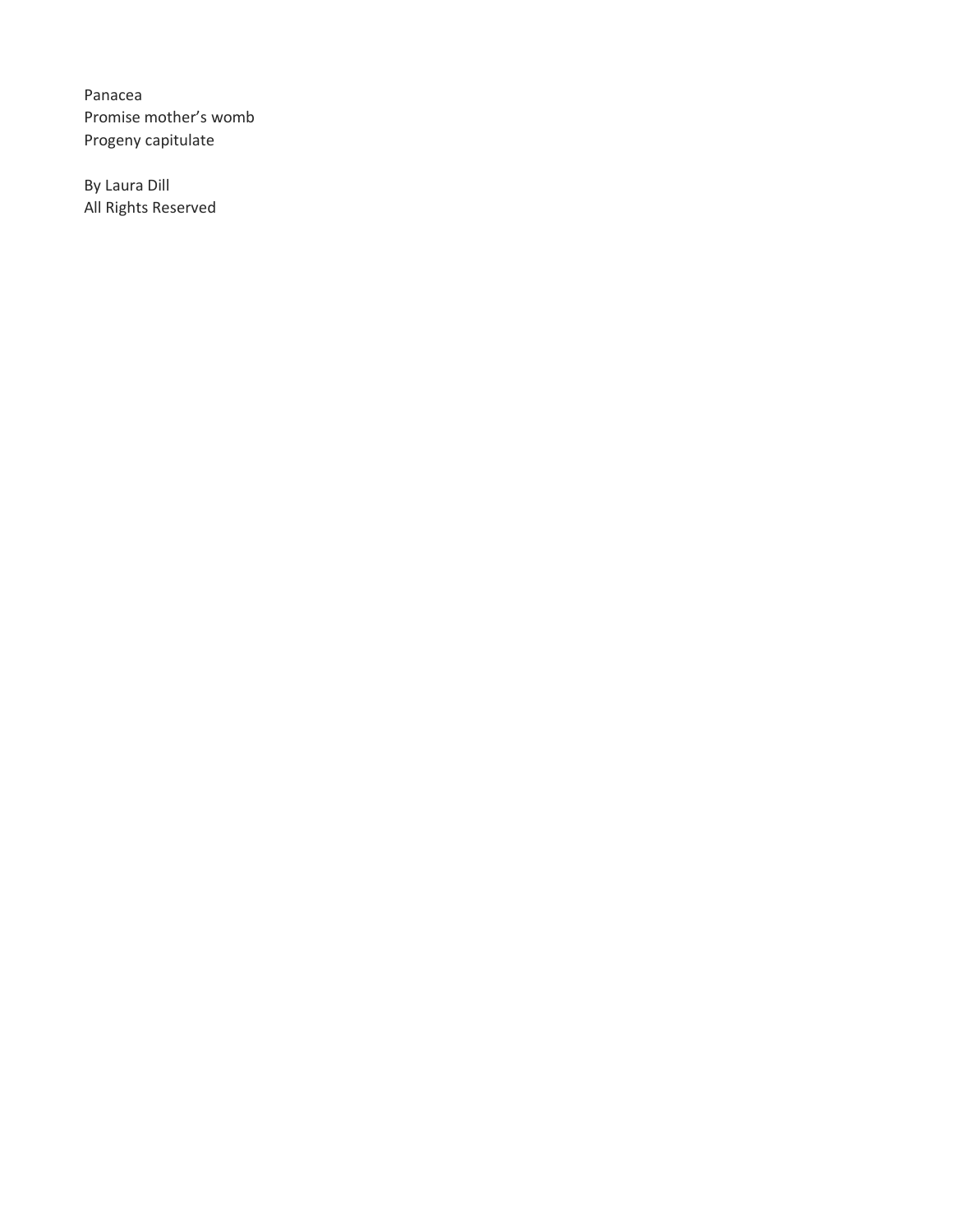# **Goliath Flores - Jacksonville, FL**



Goliath Flores - Musician - Making and performing music for a living has been extraordinarily challenging in light of the COVID-19 pandemic. For a musician who once thrived in my region, and a single father of two small children, this pandemic has changed just about every aspect of my family's lives. For the past twenty years I've performed weekly, from public places to settings as intimate as the bedsides of hospital patients. Playing and teaching music is how I serve humanity best.

Sang untitled song -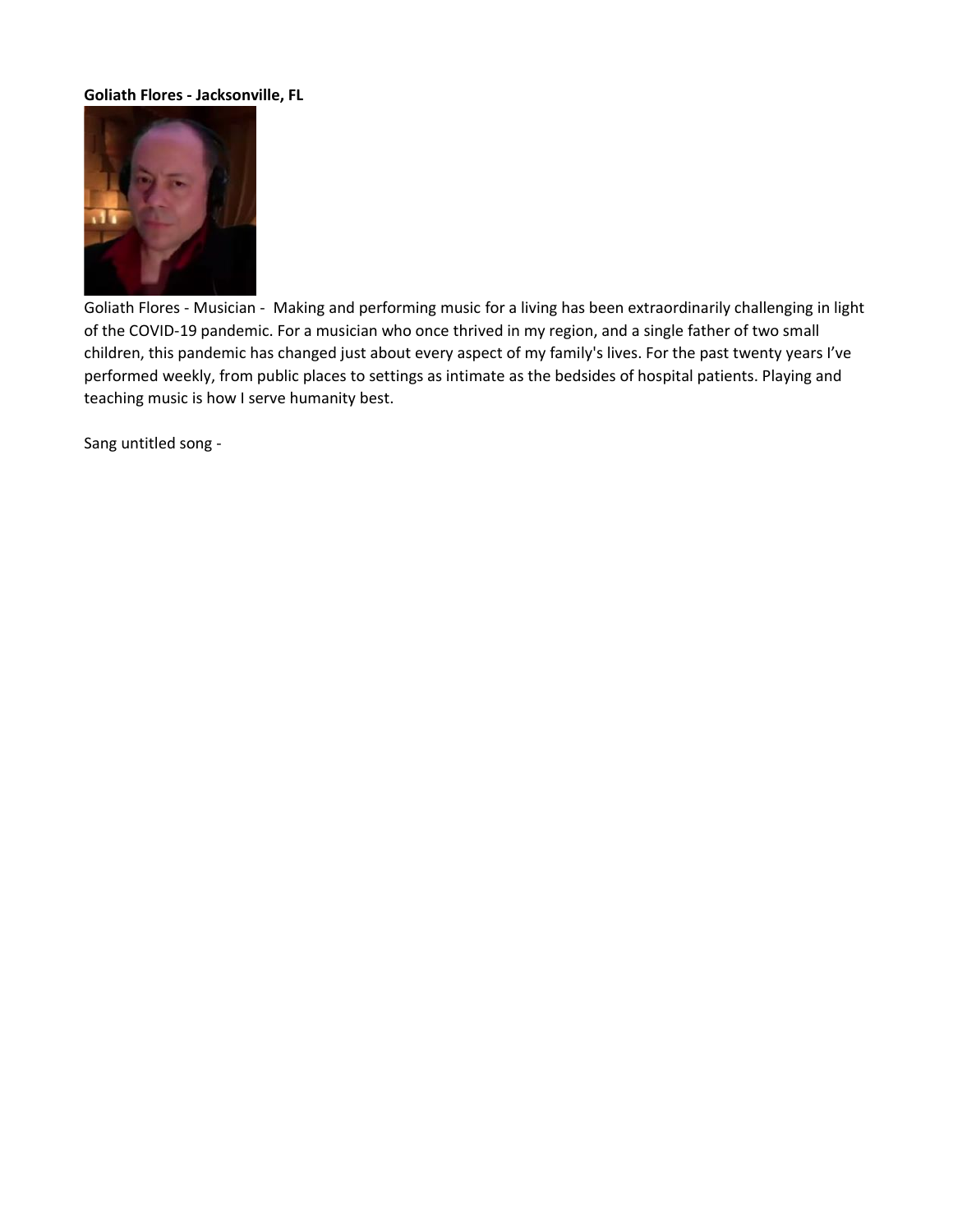# **Shutta Crum - Ann Arbour, Michigan**



Shutta Crum's poems have appeared in AAR2, ArtAscent, Blue Mountain Review, Typehouse, Stoneboat, Orchards Poetry Journal, Better Than Starbucks, and Nostos. She has forthcoming poems in Main Street Rag and the Southern Poetry Review. Her chapbook When You Get Here (Kelsay Books) came out in 2020. www.shutta.com twitter.com/Shutta/ www.facebook.com/ShuttaCrum

#### **Zora and the Word**

—*after Zora Neale Hurston / for Kamala Harris*

And she saw the word that had come from Heaven. Saw it sprung tight as light shining from the faces of the supplicants. Saw it burst from the mouths of the choir. Saw it flame in the reverend's hands. Saw it curl into a blessing for beginnings, and the promise of everlastings.

Yes! The people were ablaze the voices of women praising, the eyes of men lifting, the hands of children opening. Oh, yes. There was a word—a word that soothed those heavy with living, and choked the disbelievers.

A word kindled with possibility, and worn by each body like a badge from Heaven.

That word was *rise.* And the people rose.

All Rights Reserved Shutta Crum

#### **What You Were Born to Do**

The moment you were born you knew to breathe deeply. You knew to raise your voice and clench your tiny fists,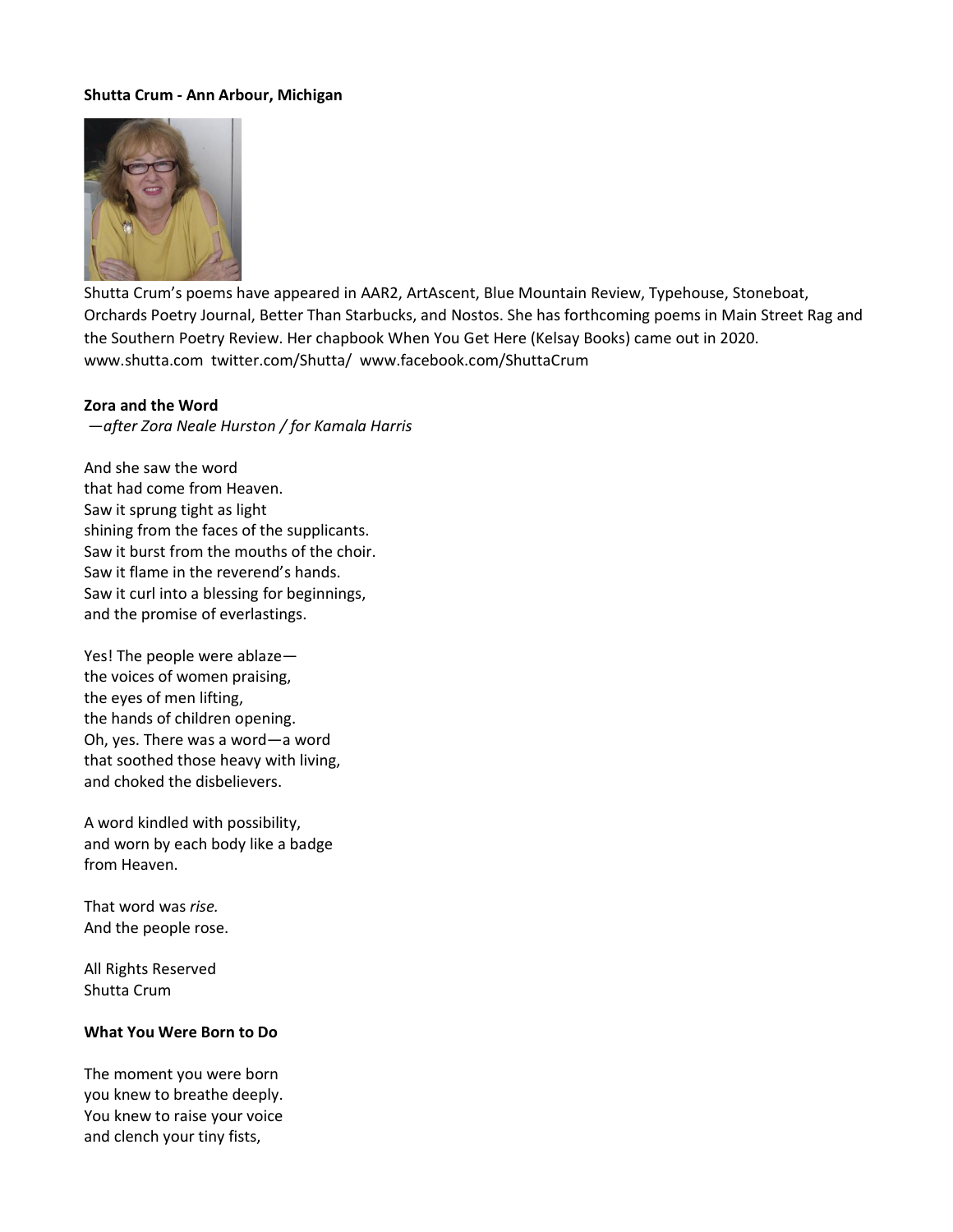and push out with your small feet.

Later, you learned to control your breath, to modulate your voice, to slip hands and feet into whatever space felt comfortable.

But I tell you now: breathe deeply against sour injustice. Raise your voice above placating quiet. Lift your fists, and your feet. Push out against constriction.

Rage!

Use that beautiful body you were born with, and the sensibilities you needed from the very first. You were born knowing how.

All Rights Reserved Shutta Crum

# **I Am a Woman**

I am a *woman.* Full-bodied, flavorful, oaky. Not a *ma'am*, with need for genteel distancing—a way not to be seen. And when you wait on me at the deli counter, I'm not a *honey*, or a *miss.* Did you miss the gray hair? The way I hold a grandchild as my mother and grandmother did? Did you miss the hours spent by my father's side as he died? And I'm certainly not a *gal* or *chick* unless you're a square dance caller. And really, how many square dance callers does one meet in a lifetime? I'm no longer a *babe,* or *girl*. Not since size 14 mom jeans and a triple D cup. What I am is a woman—a solid reckoning.

All Rights Reserved Shutta Crum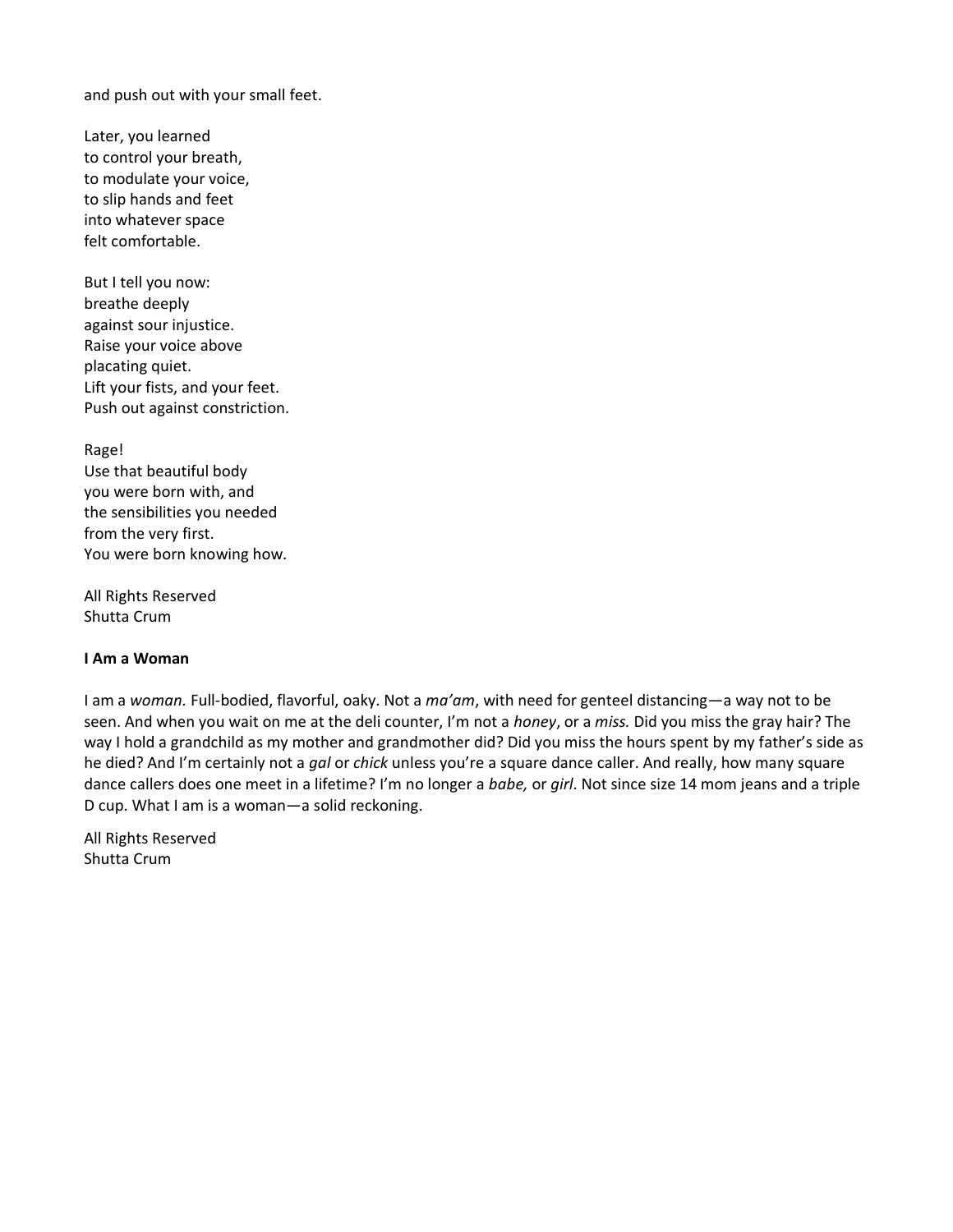# **Wendy Thornton - Gainesville, FL**



Wendy Thornton has been published nationally and internationally; *Riverteeth*, *Epiphany*, *MacGuffin* to name a few. *Sounding the Depths*, May 2018, *Bear Trapped: Blowback* 2019. Her memoir, *Dear Oprah: How I Beat Cancer and Learned to Love Daytime TV*, published in 2013. She teaches writing courses at Santa Fe College, was nominated for Gainesville Poet Laureate in 2020 and nominated for a Pushcart Prize, has won many literary awards, and started the Writers Alliance [\(www.writersalliance.org\)](http://www.writersalliance.org/).

## **Turnaround Poems By Wendy Thornton**

#### **Just When you Think**

Just when you think things can't get worse, you come down with the corona virus and can't get out of bed for weeks. You think the damn thing will never go away and then it peaks and you are free, free to go about your days the way did before, sit there staring at the always closed door you shouldn't go out of anymore. waiting for your boredom to smash you to the floor. Thanks to a few libations and some iterations of anything you have hanging around the house, You finally jump up and start working in the yard, because, let's face it, life inside is so freaking hard.

Exhausted, concerned, tired before your time, you climb into bed, a dehydrated lime, and then the sun comes up in your bedroom window and the rain becomes liquid sunshine, just a touch, a tap of the earth, god's paintbrush touching up the watercolor that is your yard.

#### **Okay Boomer**

The young kid says, "Don't tell me things will improve. I don't wanna hear your pathetic Platitudes. You don't know what it's like to be me. Download your bromides, you don't know what it's like to miss the swing of a future. Working for years and then cut like a suture at the end of a hopeless operation. Take your little clichés and drop them off at the railway station – you know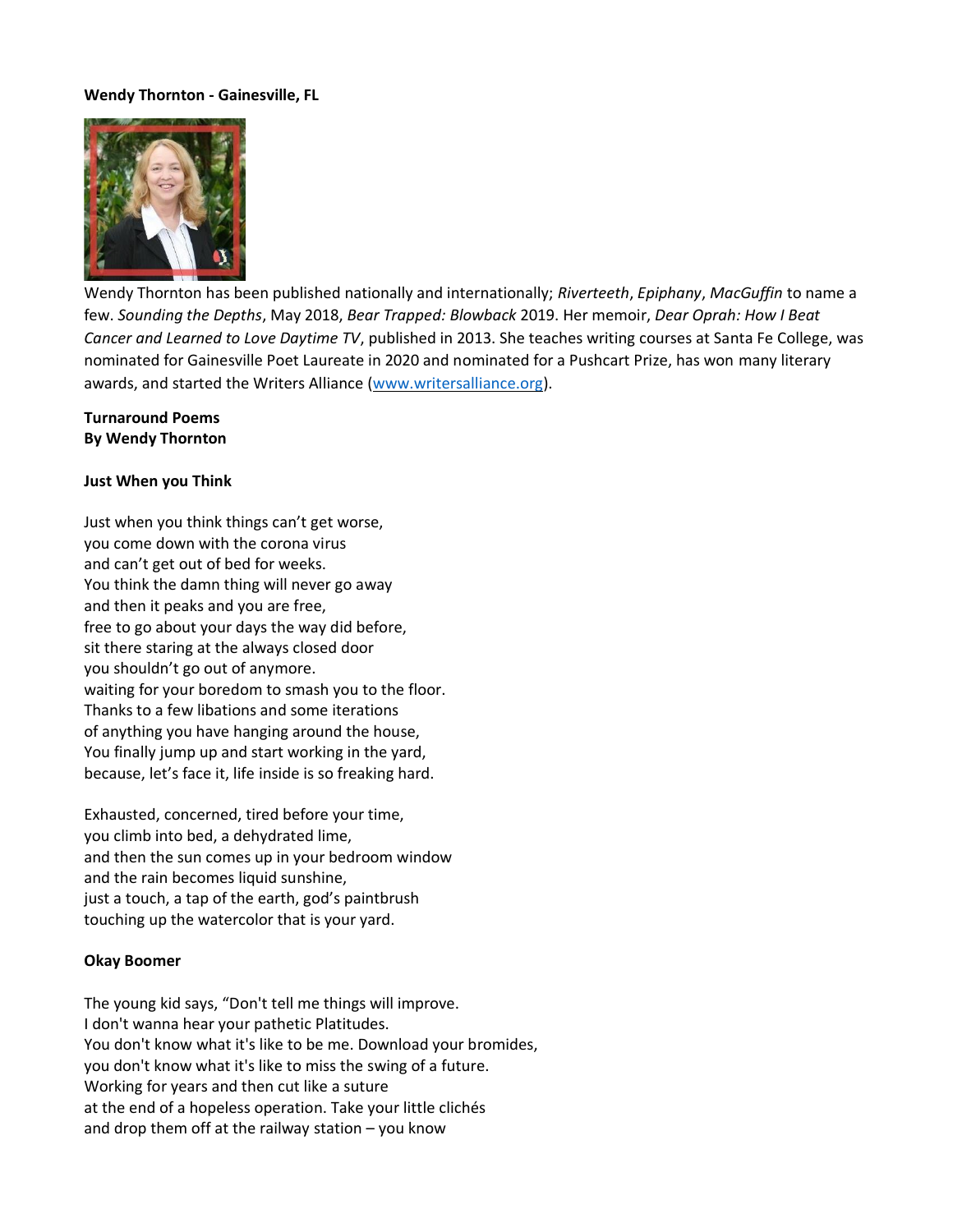that place where you used to go when you wanted to travel. 'cause I can't go there, Boomer. Trains don't run no more, let alone on time. And all the planes are out of my range. So I sit in this town where there are no jobs and I'm just one of thousands of losers. Maybe if there weren't so many of you, There wouldn't be so many of me."

The old woman nods. "I understand. We have no way of seeing what the universe plans. We just have to go with it, but think of this survival is more than just making a list of all the things you have to do. Survival is endurance, pulling through, lasting in the face of doubt and saying Universe – when you screw me, fuck you. It's preserving the environment and living the way you imagine your elders lived every day. It's holding on when things are tough and staying tough when things all blow, and huddling in the fetal position waiting for the hard times to go. Been there, baby. Done that. Didn't get the t-shirt. But that's okay. 'Cause I've lived to make it through another day."

#### **trace homeless**

You're getting fewer bills and your curs - ed corners hold fewer possessions, corroded lawn chairs, empty baggies, no cigarettes, no sleeping mats. You've given it all away, traded stuff to make it through the day and nothing is coming back. You think you'll find someplace else to stay but nothing is on the horizon. Nothing is what it's all about when you have no home and you're all alone because no one wants to be with you when you smell like Death coming down the road.

Coming down the road, the middle-aged lady with the light brown hair and the bags sounds great, singing a song about a night on some Lake taking us all away from the overheated cement, sidewalk dangling our only rent. She hands me coffee and a bag of food, wants nothing in return. She's just being good.

At first, we are all suspicious.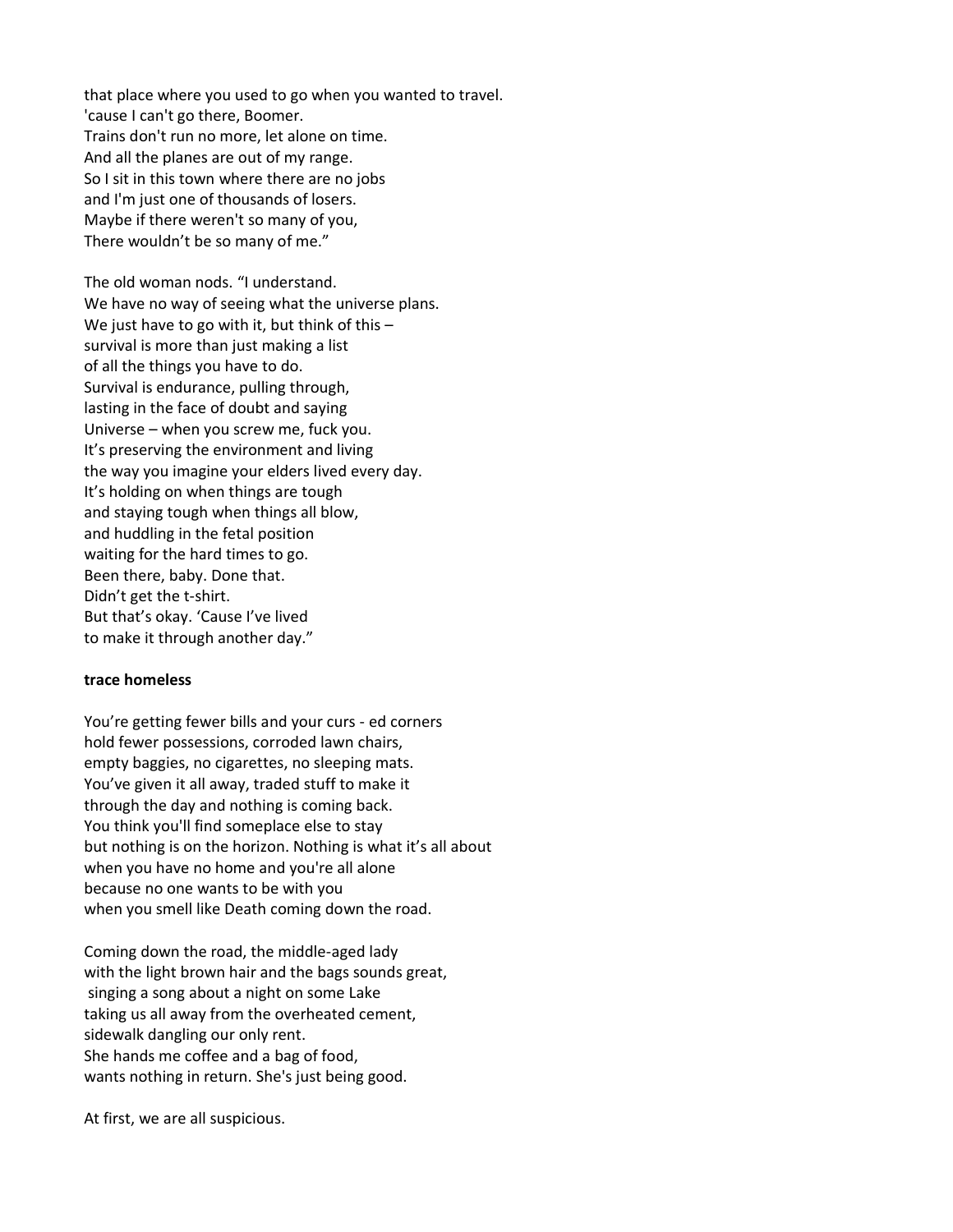What does she get out of this, where did the money come from, how did she know that we'd show up right here, close enough to drag all those plastic bags and cardboard cup holders in her illustrious hands. And she was bolder than most who passed by, those who looked away when we asked for funds, or looked guilty, select, when we asked for help. She didn't act afraid, shying away from rape, robbery or vandalism. She didn't look away from crazy, crying, softly sighing non-talkers. She offered the coffee strongly, left the food fearlessly, asked for nothing in return. Oh, how we pray she will return each day. Boy, howdy, that lady makes us pray.

**All Rights Reserved Wendy Thornton**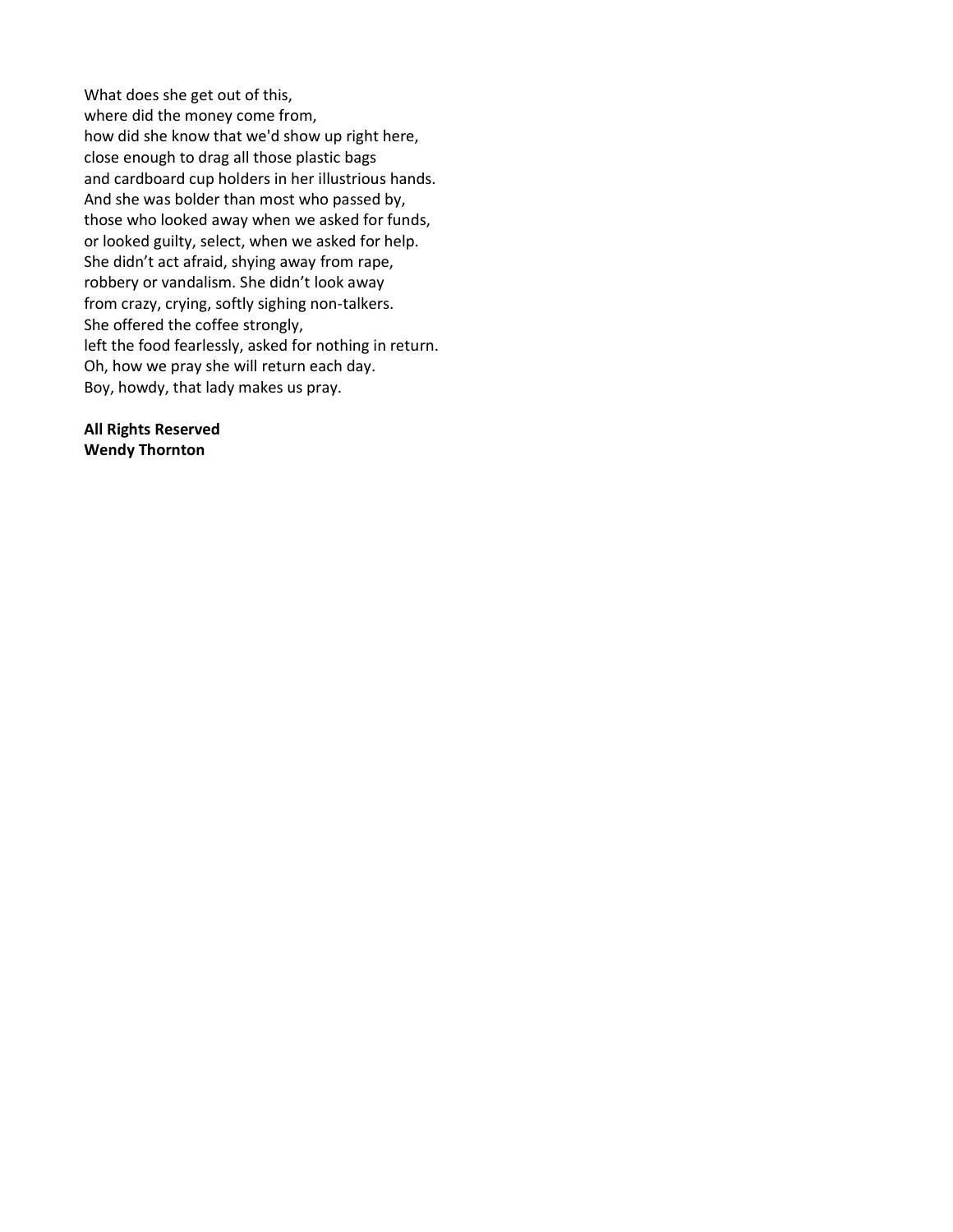# **Victoria Mullins - Ormond Beach, FL**



Victoria Mullins was born and raised in a low-income home in Ormond Beach, Florida; however, she was inspired by teachers to pursue making the world a more equitable place through reading and writing. Victoria now uses her position as a teacher at Friendship Elementary to give the love of reading and writing to students who are also economically disadvantaged.

### **God Bless the Broken Houses**

God bless the broken houses, from the wrong side of the tracks. The ones with the brown grass, dirty shoes on the telephone wires.

God bless the broken people, with the worst hand in the deck, the last on the team, the first one out. Always doing the right thing, at just the wrong time.

God bless the broken houses, waiting for Mother to come back. School uniforms sewn together with rope, fitted by a duct-taped tailor.

God bless the broken people, that hear they can't do something, and do it anyway. Especially when the reasons they can't, are statistically and logically sound. It's not biases and hate, saying they'll never match up. It's the very laws of nature, the very structure of space and time.

God bless the broken houses, tin roof and four cardboard walls, trying so hard to be homes.

All Rights Reserved Victoria Mullins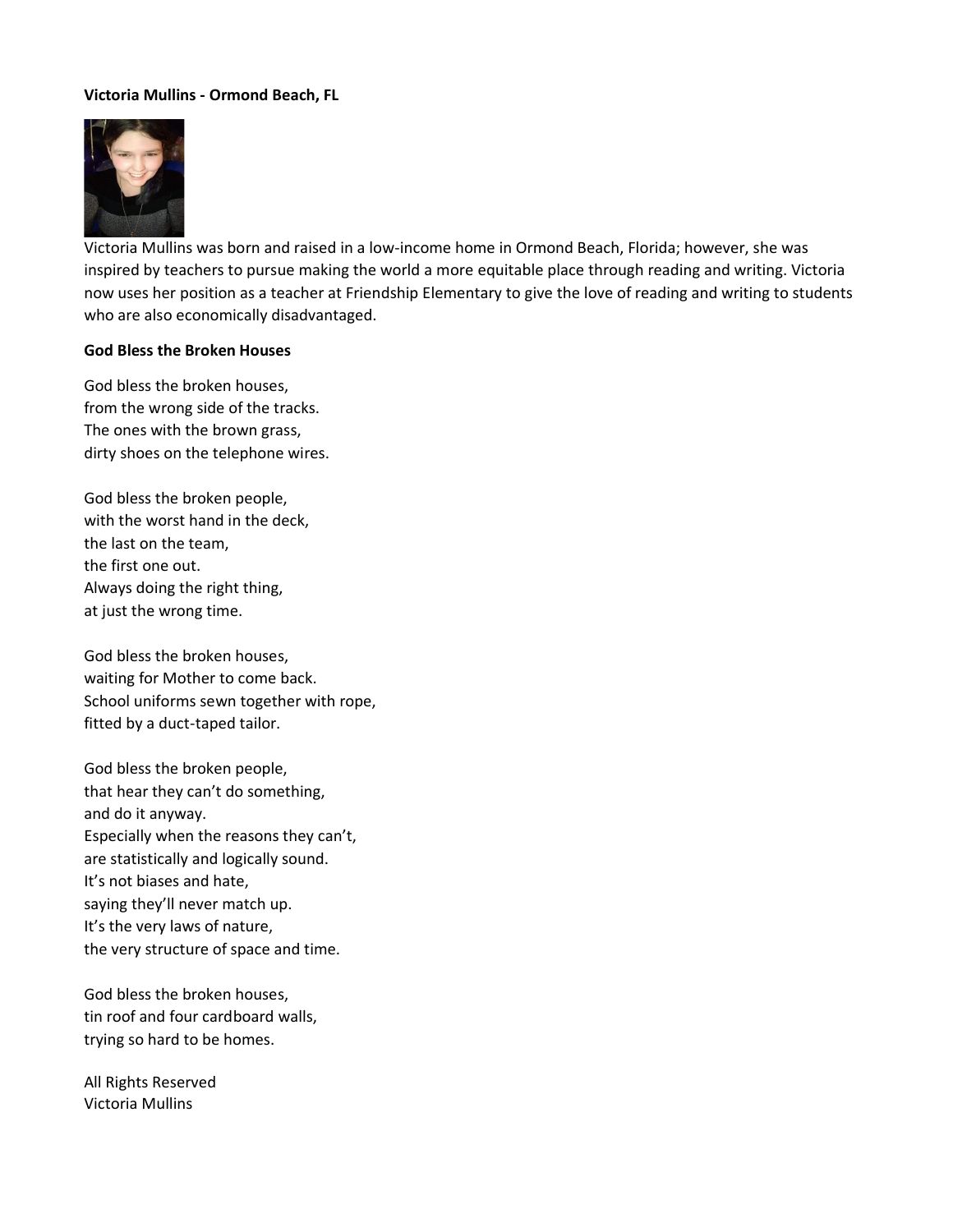# **Chris Kastle - Musician St Augustine, FL**



Chris Kastle is an award winning singer, storyteller, songsmith, author, artist and educator from St. Augustine, Florida. Chris was presented with the Annette J. Bruce Lifetime Achievement Award by the Florida Storytelling Association and is the author of the critically acclaimed book of short stories, "From the Icy Fingers of the Deep," as well as three CDs of music and spoken word. [http://www.chriskastle.com](http://www.chriskastle.com/)

Sang the song "A Little Hug" A Little Hug

All Rights Reserved Chris Kastle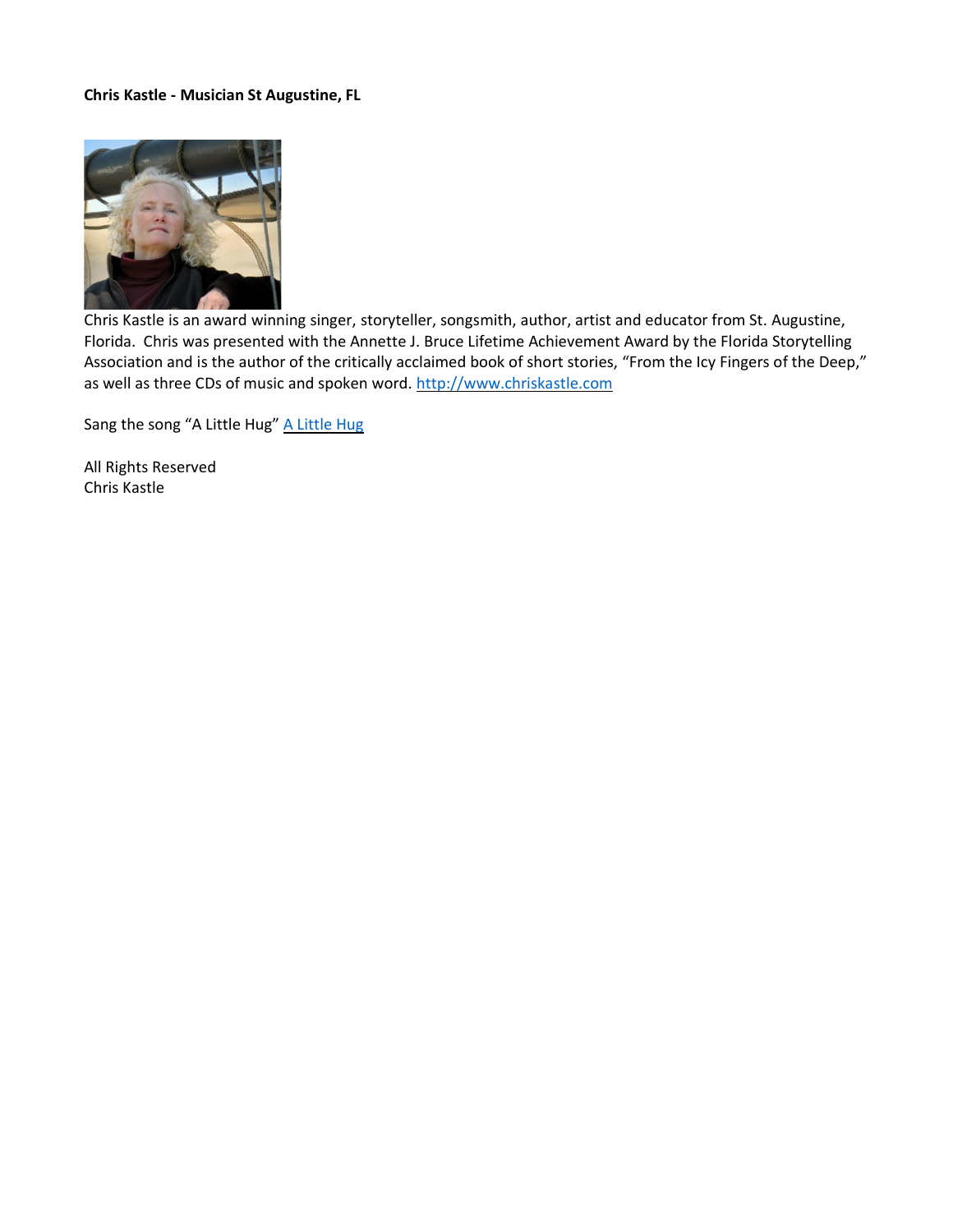**Shani Hall – Jacksonville, FL All Rights Reserved** on poetry presented on video – Bio, poem read and photo not available

**Ruth Van Alstine & Art - Jacksonville, FL**



Ruth Van Alstine has been writing poetry since a young age and has seriously pursued a writing career for the past thirty years. Author of two poetry books, Fairies & Fantasies, 1996 and Shattered Moonbeams 2017, published in Cadence, Parnassus of World Poets, and various other anthologies. President of North Florida Poetry Hub, the local chapter for the Florida State Poets Association and an active poet of the Ancient City Poets of St Augustine, FL. [www.thefloridafairy.com](http://www.thefloridafairy.com/)

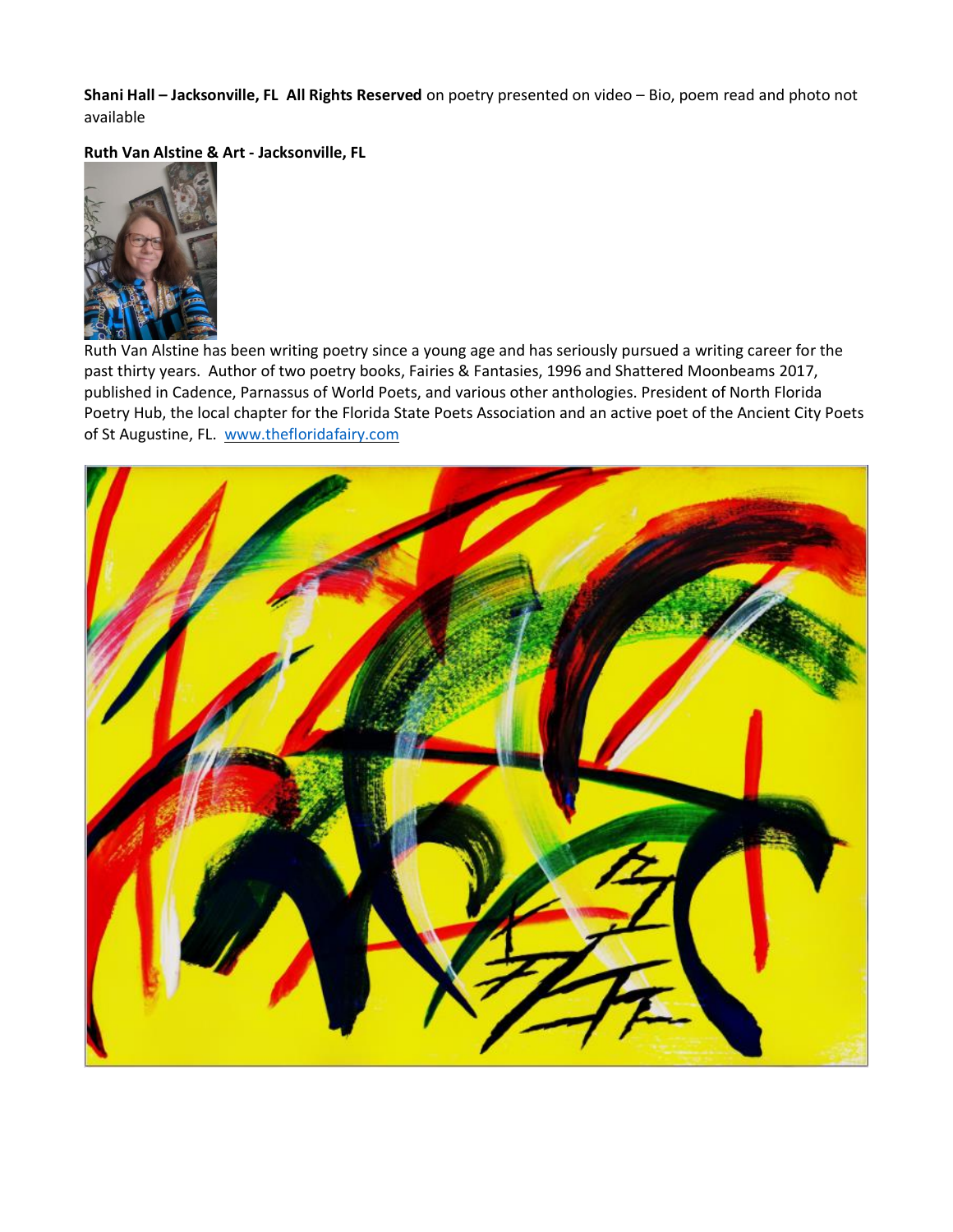# **LISTEN**

there are those before us and those among us who still

embrace supremacy feign ignorance plead innocence resist admission refuse restitution demand tradition

there are those who; drive home at night in fear of being pulled over because they are of color,

live in red-lined city districts, no trees and concrete at 100 degrees,

have to use "green books" to find safe hotels in travel,

whites are unconscious of the systemic racism built into our society by leaders of the country.

### **We can:**

change educate raise up give hope have peace,

a new world of equality

**listen**

with open eyes.

**equality** 

can happen.

All Rights Reserved Ruth Van Alstine